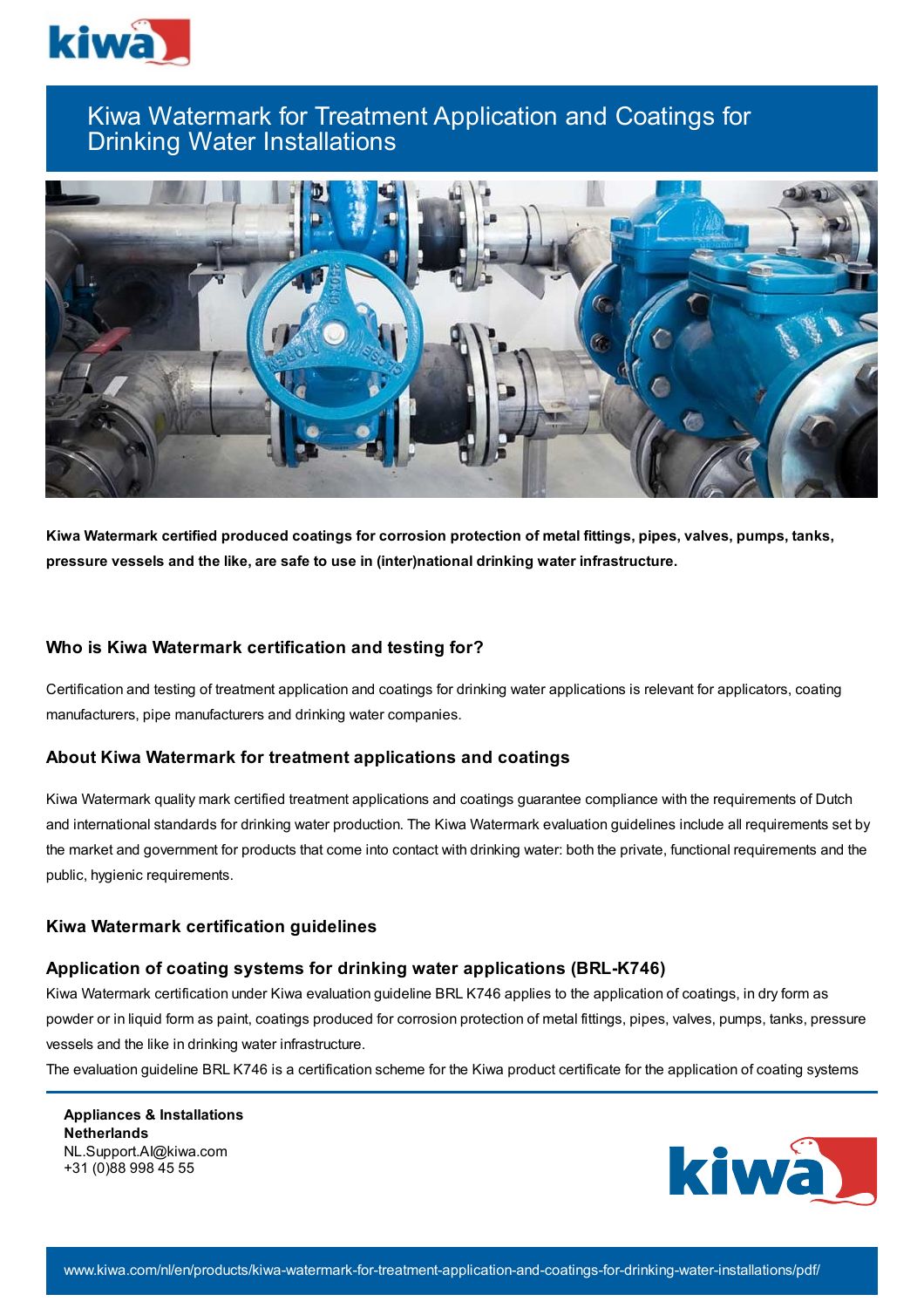

for drinking water applications. Download [BRL-K746](https://www.kiwa.com//4ac099/globalassets/dam/kiwa-netherlands/downloads/k7462.pdf) Evaluation Guideline (Dutch)

# **External Polyurethane Coating (BRL K753)**

This BRL has been withdrawn on 1 March 2019 and has been placed in BRL-K767.

# **Coating suitability of metal products to be coated (BRL-K758)**

Kiwa Watermark certification under Kiwa evaluation guideline BRL K758 applies to the process of treating metal products to make these suitable for coating by a Kiwa-certified coating applicator (according to BRL-K746 or BRL-K790). The coatings used can be applied in dry form as a powder or in liquid form as a paint to protect against corrosion of metal fittings, pipes, valves, pumps, tanks, pressure vessels and the like. The process relates to the construction guideline for the application of both internal and external coating systems.

The evaluation guideline BRL K746 is a certification scheme for the Kiwa process certificate for coating suitability of metal products to be coated.

Download BRL-K758 [Evalutation](https://www.kiwa.com//4ac07e/globalassets/dam/kiwa-netherlands/downloads/brl-k758---nl2.pdf) Guideline (Dutch)

# **Coating systems for drinking water applications (BRL-K759)**

Kiwa Watermark certification under Kiwa evaluation guideline BRL K759 applies to coatings, produced in a dry form such as powder or in a liquid form such as paint, for protection against corrosion of metal attachments, piping, valves, pumps, tanks, pressure vessels and similar, for drinking-water production plants.

The evaluation guideline BRL K759 is a certification scheme for the Kiwa product certificate for coating systems for drinking water applications.

#### Download [BRL-K759](https://www.kiwa.com//4ad82a/globalassets/dam/kiwa-corporate/downloads/brl-k759---coating-systems-for-drinking-water-applications----en---binding---20191202.pdf) Evaluation Guideline

## **Internal cement mortar lining for pipes (BRL-K778)**

Kiwa Watermark certification under Kiwa evaluation guideline BRL K778 applies to the process related to the internal lining by means of cement mortar of distribution and transport pipes for drinking and raw water intended for the preparation of drinking water. The pipes can be made of steel or cast iron. The internal lining refers to new products to be produced as well as to products that are applied or repaired on site.

The evaluation guideline BRL 778 is for the Kiwa process certificate for internal cement mortar lining for pipes.

## Download BRL-778 [Evaluation](https://www.kiwa.com//4ac0b4/globalassets/dam/kiwa-netherlands/downloads/k7782.pdf) Guideline (Dutch)

## **Application of protection systems on mineral surfaces (BRL-K19004)**

Kiwa Watermark certification under Kiwa evaluation guideline BRL K19004 applies to

The application of protection systems on a mineral surface for drinking water applications (according to BRL-K19002; such as cement-bound mortars, cement-bound plastic-modified mortars or synthetic resin-bound mortars)

The application of protection systems on a mineral surface for wastewater applications (according to BRL-K19006).

Evaluation guideline BRL K19004 sets requirements for the way in which and the conditions under which the mentioned protection systems must be applied to meet the set product requirements.

**Appliances & Installations Netherlands** NL.Support.AI@kiwa.com +31 (0)88 998 45 55